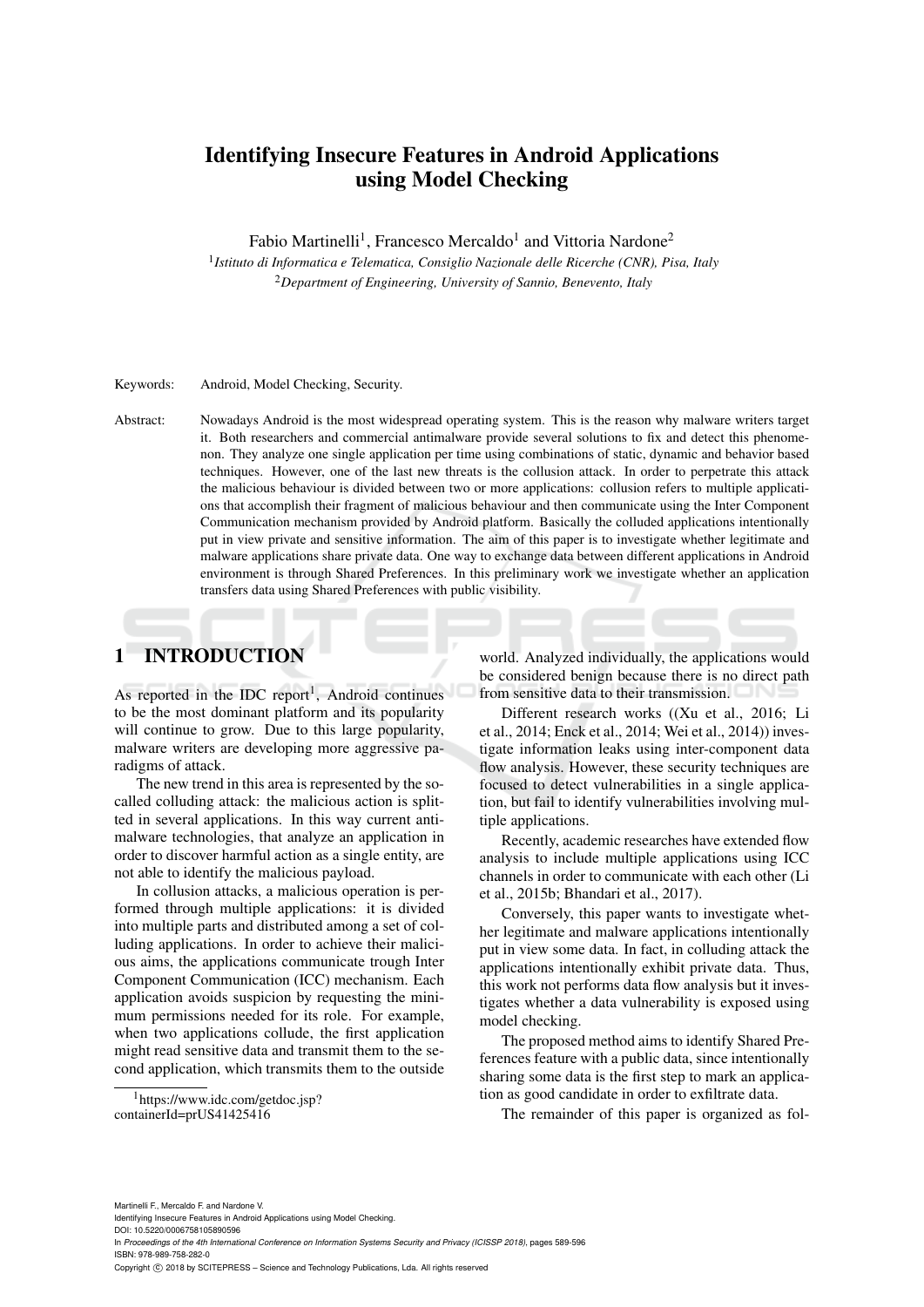lows. In Section 2 the state of the art related to colluding attack research effort is analyzed. Section 3 provides the background knowledge required to understand the working environment. Section 4 motivates the aim of the work through an illustrative example. In Section 5 the workflow of the proposed methodology is depicted. Section 6 shows the results obtained during the evaluation and Section 7 discusses some aspect of the work and investigates for further directions. Finally, Section 8 concludes the work.

#### $\mathbf{2}$ **RELATED WORK**

The following section presents different experimental approaches for the detection of intra and interapplication communication vulnerabilities.

Authors in (Liu et al., 2017) present MR-Droid a MapReduce based framework able to detect interapp communication threats. Is is specialized in intent hijacking, intent spoofing and collusion. MR-Droid builds a large-scale ICC graph extracting data-flow features between multiple communicating apps. This kind of approach is scalable and accurate. However, it is able to only handle intent based communications. Another limitation is related to detection of privacy leakage across two apps.

Bhandari et al. in (Bhandari et al., 2017) present a model-checking based approach to detect inter-app collusion. The proposed approach is composed by four steps. The first step aims to collect information related to ICC sources and sinks. The second step carries out data-flow analysis in order to map sensitive information provided by sensitive API call. The third step aims to generate for each app a PROMELA model. In the fourth step, model checking is applied in order to verify the collusion detection property on the generated models. Whether the compositional model of apps satisfy the property, then that set of apps is not a colluding set candidate.

Filiol and Irolla in (Filiol, ) propose three different tools. The first one, called Tarentula, is a web crawler collecting mobile applications. The second one, called Egide, is a static malware detector. Finally Panoptes, the third one, is an advanced dynamic tool analyzing network communications. It can monitor all communications based on HTTP, HTTPS, POP, IMAP, SMTP between the application and the Internet. It especially addresses the issue of data privacy regarding banking apps and Facebook app. (Filiol, ) analyzes only the network traffic, instead this work aims to investigate the feasible exposure of some data using the Android communication channels.

Authors in (Asavoae et al., 2016) propose two

approaches able to identify collusion apps candidates. The first one is a rule based approach developed in Prolog. The second one is a statistical based approach. The rule based approach use some features (e.g. permissions, communication channels) to identify colluding apps. In the statistical approach a probabilistic model is defined. Additionally the authors say that also model-checking is a feasible approach to detect collusion in Android apps.

Authors in (Li et al., 2015b) propose IccTA which is a static taint analyzer to detect privacy leaks between components in Android applications. Combining it with APKCombiner (Li et al., 2015a), IccTA can also detect inter-app leakage paths. IccTA goes beyond state-of-the-art approaches by supporting inter-component detection. IccTA improves the precision of the analysis spreading context information between components.

In (Bagheri et al., 2015) Bagheri et al. present CO-VERT, a tool for compositional analysis of Android inter-app vulnerabilities. COVERT statically analyzes the source code of each application, then it extracts relevant security specifications in a format suitable for formal verification. COVERT uses model checker tool in order to verify whether the formal model defined is affected by collusion.

Conversely from the above approaches, this work aim to investigate whether an application defines public communication channels. In particular, this paper investigates if into applications there are Shared Preferences with a world readable visibility. As specified in the Android developers guide, using a Shared Preferences with this kind of visibility is very dangerous. In these kind of cases every applications have access to the Shared Preferences information.

#### 3 **PRELIMINARIES**

This section aims to introduce some preliminary concepts related to the android environment and model checking technique.

## 3.1 Android Overview

Linux Kernel is the base of the Android Operating system. In Android system the applications run in an isolated sandbox. In order to protect the device the Android operating system provides several security features: application signing, application-defined and user-granted permissions and secure interprocess communication. Permissions are used to regulate the access to sensitive resources, such as users' personal information or sensor data (e.g., camera, GPS, etc.).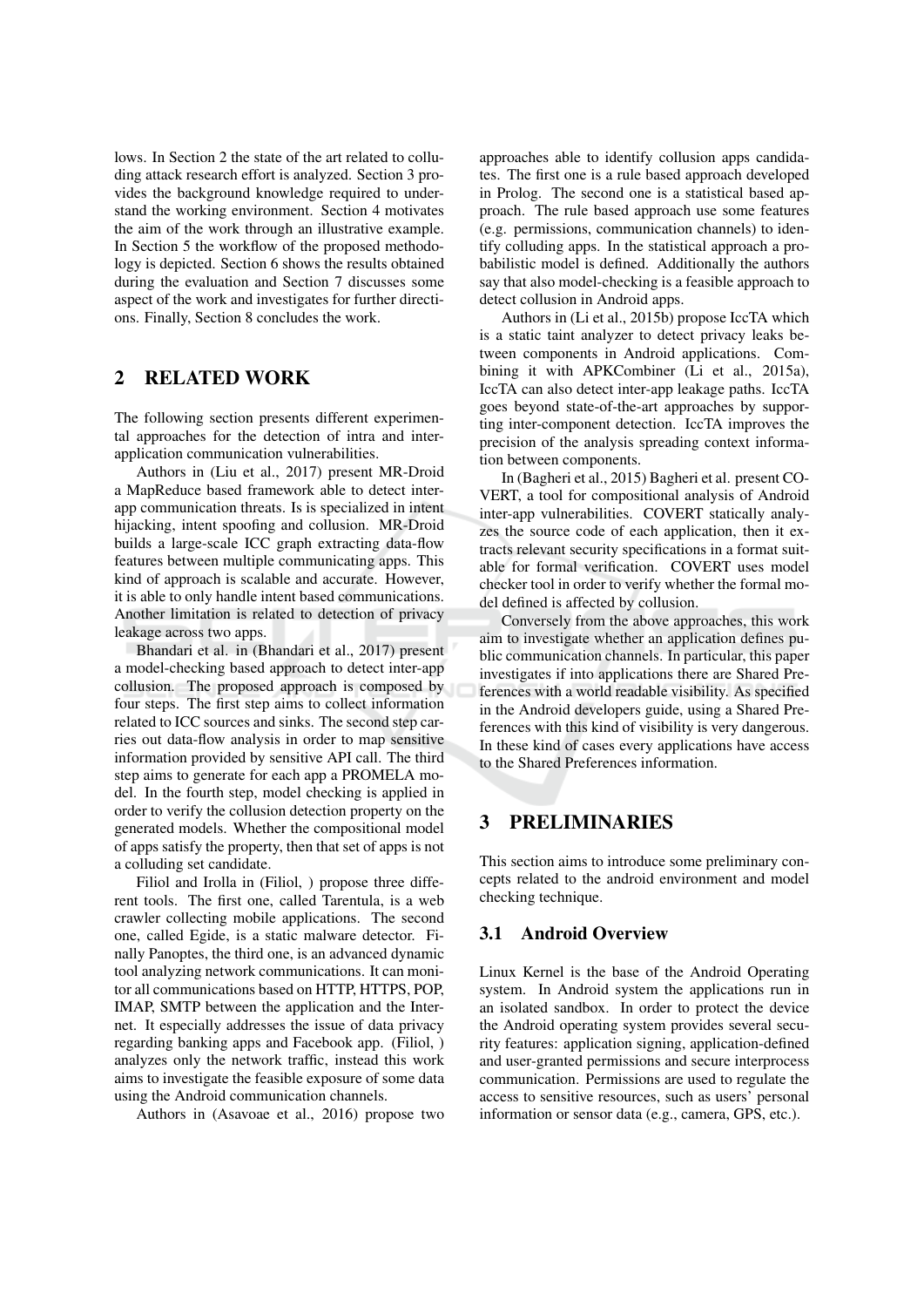Android applications are developed in Java. They are composed by four different components: Activities, Services, Broadcast Receivers and Content Providers. An application may be build using many different components and any their combination. In the following, these components are briefly described:

An **Activity** usually allows the interaction with the physical user. It includes a set of GUI components representing the visible interface to the user.

A Service deals of background computations which keep on even when the application is not in focus. It also provides interfaces for Inter Component Communication exposing some of its functionality to other applications.

**Broadcast Receivers** allow to receive broadcast messages both from the other application or the system. It implements a sort of publish-subscribe design pattern. Usually, when an event occurs a broadcast is sent by either the system or an application. In order to receive specific broadcasts an application can be subscribed to it.

Content Provider provides a mechanism able to sharing data with other applications. It shares data as relational database-like model.

### 3.1.1 Inter Component Communication (ICC)

Android framework provides some channel for inter component communication. The main Android communication channels are the following:

- Intent allows to application components to invoke other components of the same or other applications. Using Bundles it is also possible to pass data between different components. An Intent is the preferred messaging object for asynchronous ICC in Android. It contains the following primary information: component name, action string, category and data. These information are optional. Based on presence/absence of component name (i.e. the destination) there are two type of intent: Explicit and Implicit Intent. In the first case the destination is specified in the second case no destination is specified.
- Content Provider is like relational databases. It stores structured data and can be used to transfer data across components of same or different apps. The data can be accessed and modified using ContentResolver objects. Best practice is to attach read and write permissions to the content provider, in order to protect it from data exposure.
- External Storage is the storage space external to an app. It is placed in the SD card. External storage can be accessed using the follo-

wing permissions: READ\_EXTERNAL\_STORAGE and WRITE\_EXTERNAL\_STORAGE.

• Shared Preferences allow applications to store key-value pairs of data. It is an operating system feature and it is usually used to store preferences information. Applications can access to key-value pairs data according to the mode visibility defined for the preferences. This paper aim to focus on mode visibility used to define a Shared Preferences. Since using a public visibility could be expose an application to a data exfiltration. To more detail see Section 4.

#### $3.2$ **Model Checking**

Complex systems verification and specification is usually performed using Formal Methods. Model Checking belongs to formal techniques and requires three main phases:

- modeling the system with a precise notation;
- specifying the system behavioural properties with a precise notation:
- verifying the properties on the system using a model checker tool.

While model checking was originally developed to verify the correctness of systems, recently it has been also proposed in other fields such as clone detection (Santone, 2011), biology (De Ruvo et al., 2015), secure information flow (De Francesco et al., 2003), and mobile computing (Anastasi et al., 2001). In the last years, model checking has been successfully applied also in the security field, as explained in the following works: (Battista et al., 2016) and (Mercaldo et al., 2016). The main aim of these works is to detect and identify Android malware families.

In the following the three phases of model checking are detailed.

### **Modeling the System**

The system behavior is defined using an automaton. It has a set of labeled edges and a set of nodes. The states of the system are represented by the nodes while the transitions from a state to another state (precisely the next state) are represented by the edges. Every edges have a label meaning that the system can switch from a state s to a state s' performing an action  $a$ . This action  $a$  is the label of the edge. The automaton' root is the initial state of the system and usually a transition is depicted as follow:  $s \xrightarrow{a} s'$ .

Processes are an algebraical helpful representation to define the automaton. Thus, the precise notation used to describe complex systems is usually the process algebra. The methodology of this work uses Milner's Calculus of Communicating Systems (CCS)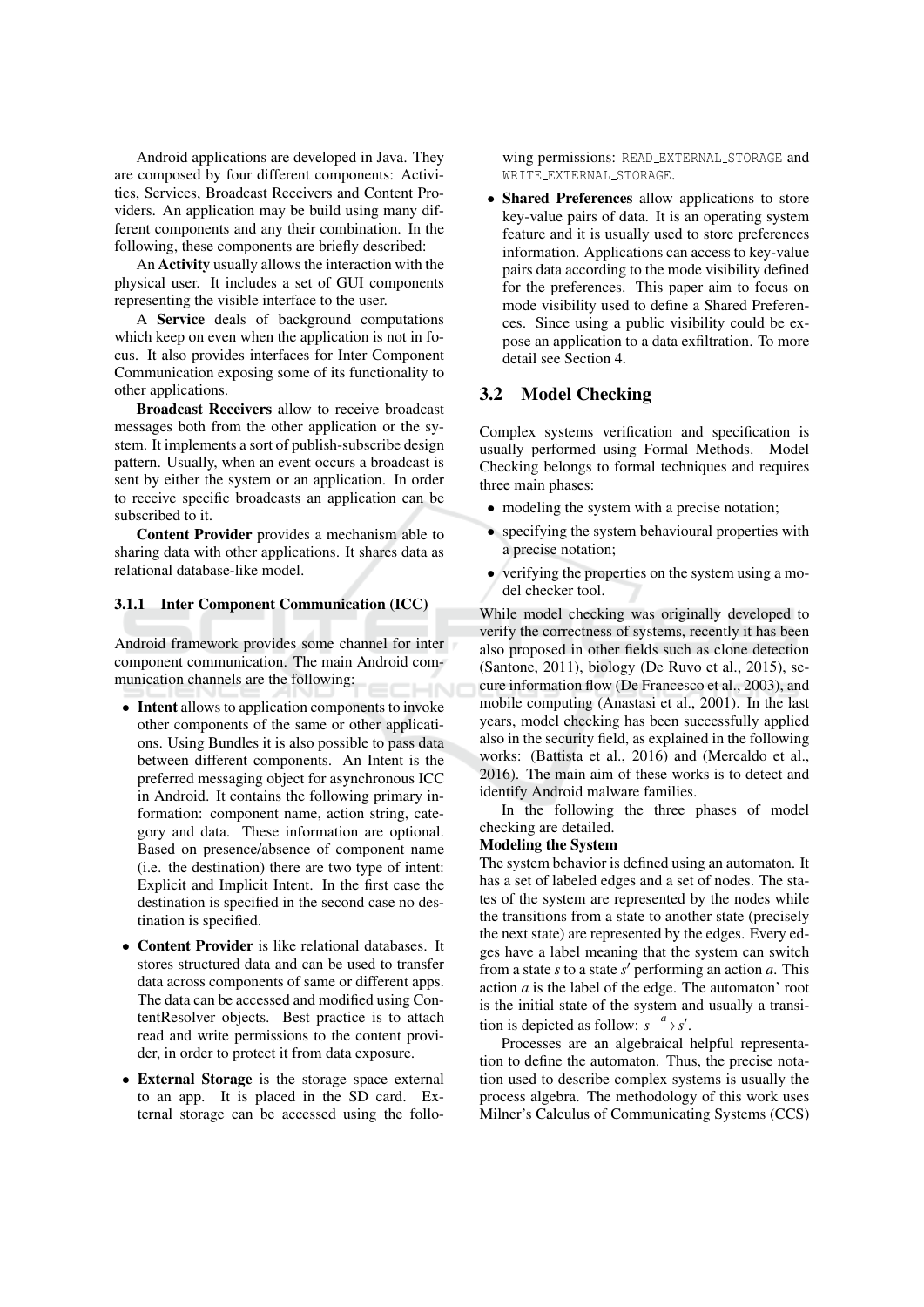

Figure 1: Vulnerable Applications: a Simple Example.

(Milner, 1989) as process algebra. In CCS process algebra the states of the system are modeled through processes and the transitions are modeled using the actions. The reader can refer to (Bruns, 1997; Milner, 1989) for more details on CCS.

### **Specifying the Properties**

The behavioural properties of the system can be defined using a temporal logic. Usually properties are sequences of actions that a system should perform in order to accomplish a particular purpose. In order to formally verify this kind of properties temporal logic constructs are used. General examples of properties can be the following: verifying whether a particular event will eventually occur or a property is verified in every state. This work uses the mu-calculus logic(Stirling, 1989).

### **Formal Verification Environment: Model Checker Tool**

The last phase of Model Checking technique is the verification of the specified properties (temporal logic formulae) on the system (labeled transition system). To accomplish this aim a model checker tool is usually used. It takes as input both the modeled system and the properties. The model checker provides a binary output: whether the system verifies the property it return TRUE or FALSE otherwise. The tool performs an exhaustive state space search is guaranteed to terminate since the model is finite. In this work the Concurrency Workbench of New Century (CWB-NC) (Cleaveland and Sims, 1996) is used as formal verification environment.

#### $\overline{\mathbf{4}}$ **MOTIVATING EXAMPLE**

Figure 1 shows a pattern example of inter applications vulnerabilities. This example point out the privilege escalation that motivates this work. The figure shows a malicious application App1 sharing a public Shared Preferences containing the contact list of a user. App2 takes this list, without the READ\_CONTACTS permission, and sends it, through Internet, to a remote server. This is a simple example of a vulnerability using Inter Component Communication (ICC) among Android apps.

As the figure shown, the privilege escalation is exploited since the Shared Preferences visibility is public. For this reason, our work aims to investigate in Android environment whether legitimate and malware applications employ Shared Preferences with public visibility. Thus, this work searches the insecure feature related to a public Shared Preferences.

#### $\overline{\mathbf{5}}$ **METHODOLOGY**

Figure 2 shows the methodology workflow. This model checking based methodology has two main steps:

- building the model starting from Bytecode instructions of an Android application;
- specifying the properties checking insecure features related to Android Shared Preferences.

### **Formal Model**

In order to build the formal model of an Android application this methodology aims, using a reverse engineering process, to obtain the app executable files, i.e. the .class files. Starting from the apk file dex2jar<sup>2</sup> tool is used to obtain the Java Archive file (jar) from the application Dalvik Executable file (dex). The executable files are extracted from the from the jar file through the  $jar -xvf$  command provided by the Java Development Kit. At the end of this reverse engineering process the classes of the Android application are obtained. Afterwards, Apache Commons Bytecode Engineering Library  $(BCEL)^3$  is used to parse the Bytecode. Finally, every Bytecode instruction is translated in an algebraical process. In particular, as state before, this methodology uses CCS language (Calculus of Communicating Systems of Milner (Milner, 1989)). Using a Java Bytecode-to-CCS transformation function every Java Bytecode instruction is translated in a CCS process. This representation allows to simulate the normal flow of the instructions. A simple example of this transformation function is the following: the if statement is translated as a non-deterministic choice. In this case the system can evolve from a process s to two different processes  $s'$  and  $s''$ , corresponding to the two alternative paths (true/false) of the classical if statement.

The formal model construction is an automatic process in this methodology. The output of this first step is the formal model of the application.

 $2$ https://sourceforge.net/projects/dex2jar/

<sup>&</sup>lt;sup>3</sup>http://commons.apache.org/bcel/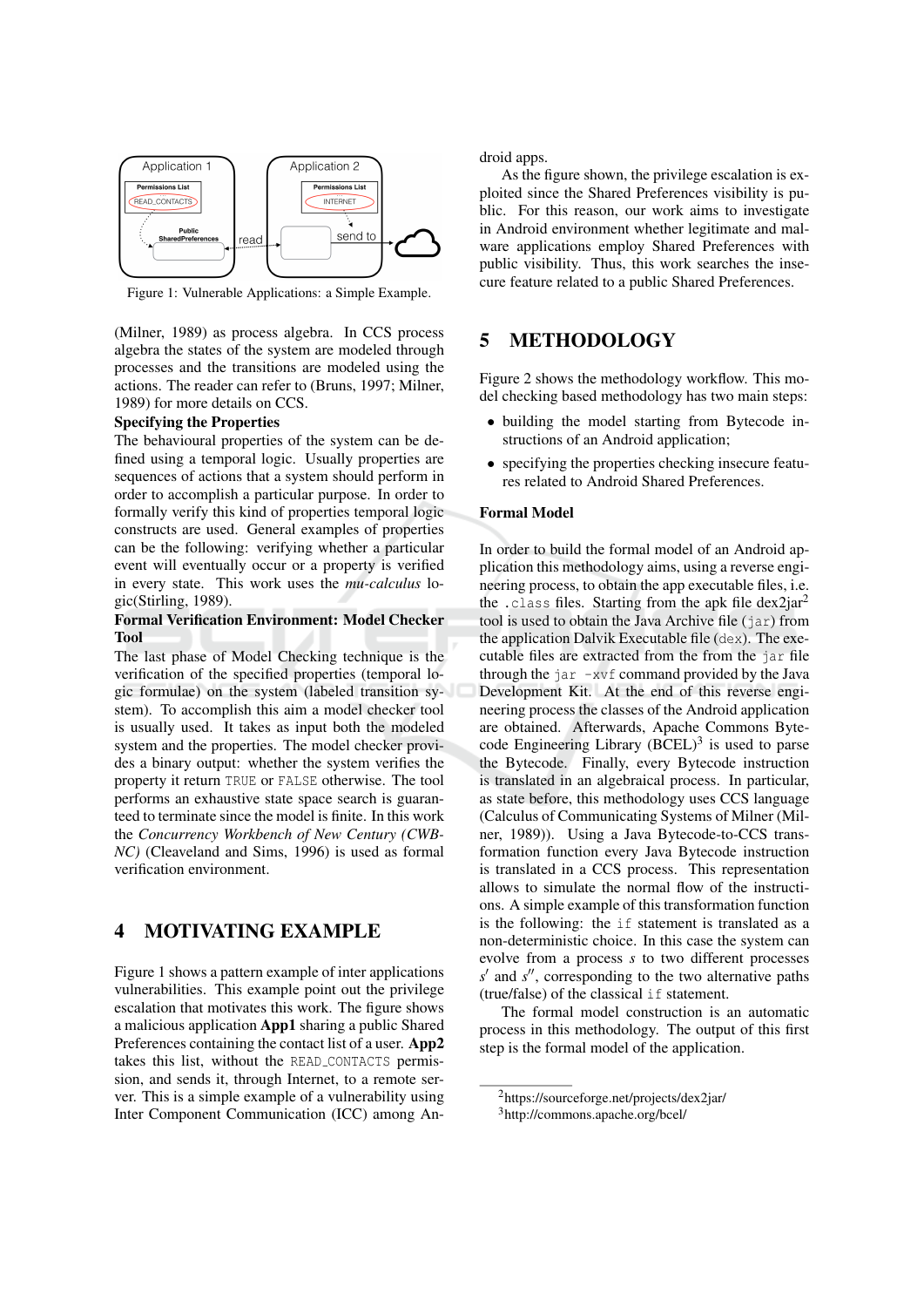

Figure 2: Methodology Workflow.

### **Behavioural Properties**

The aim of this second step is to investigate whether an application is developed using insecure feature which may cause security issues in mobile applications. In this methodology the defined behavioural property investigates whether a Shared Preferences is declared as: MODE\_WORLD\_READABLE. Usually, this mode is indicated through the  $(0x00000001)$  constant value. In Bytecode this value is translated with the iconst\_1 opcode. In order to better understand this kind of insecure feature, an example of Shared Preferences declaration is reported in Listing 1.

As listing 1 shown, the get SharedPreferences method has two arguments: the name of the preferences file and the operating mode. If a preferences file by the specified name does not exist, it will be created editing and committing the changes. The operating mode can assume the following MODE\_PRIVATE, MODE\_WORLD\_READABLE, values: MODE\_WORLD\_WRITEABLE or MODE\_MULTI\_PROCESS. Using the MODE\_PRIVATE mode the created file can only be accessed by the calling application. The other cases allow all other applications to have access to the created file. Creating files using these ways can imply security issues, and may generate insecurity applications. For this reason this paper aims to investigate whether an application uses public Shared Preferences which are visible to all other applications installed on mobile devices.

Table 1 shows the logic rule  $\varphi$  related to the above explained unsafe behaviour.

The mu-calculus logic, (Stirling, 1989) as a branching temporal logic, is used to describe a determined behavior of the app. In this formula is used the last fixpoint  $(\mu Z.\phi)$  of the recursive recursive equation  $Z = \phi$ .  $\mu Z$  binds free occurrences of Z in  $\phi$ . An occurrence of  $Z$  is free if it is not within the scope of a binder  $\mu Z$ . Finally, at the end of this second step, the temporal logic rule is specified.

### **Formal Verification Environment**

In this approach the Concurrency Workbench of New Century (CWB-NC) (Cleaveland and Sims, 1996) is used as formal verification environment. The CWB-NC model checker takes as input the formal model of an application (written in CCS) and the temporal logic property written in mu-calculus. The output of this verification step is binary: true, whether the property is verified on the model and false otherwise. For this approach, an application is considered insecure whether the property  $\varphi$  shown in Table 1 is verified on the model.

It is well-known that a model checking technique typically suffers of the state explosion problem. In fact, it is mainly applicable to small-scale applications, but do not scale up well. However, the state explosion problem is not a real problem when verifying Android applications, since the produced CCS specifications do not have a large number of states and transitions.

#### **SECURITY EVALUATION** 6

In order to evaluate this methodology, two different dataset are used: 200 legitimate applications and 200 real world samples belonging to the Drebin project's dataset (Arp et al., 2014; Spreitzenbarth et al., 2013).

The legitimate applications are downloaded from Google Play<sup>4</sup>, the Android official market. These trusted applications have been crawled from the Google's official app store<sup>5</sup> using an open-source crawler<sup>6</sup>. They were downloaded by between January 2016 and April 2016. The legitimate applications of this dataset belonging to all the different categories available on the market.

<sup>&</sup>lt;sup>4</sup>https://play.google.com

<sup>&</sup>lt;sup>5</sup>https://play.google.com/store

<sup>&</sup>lt;sup>6</sup>https://github.com/liato/android-market-api-py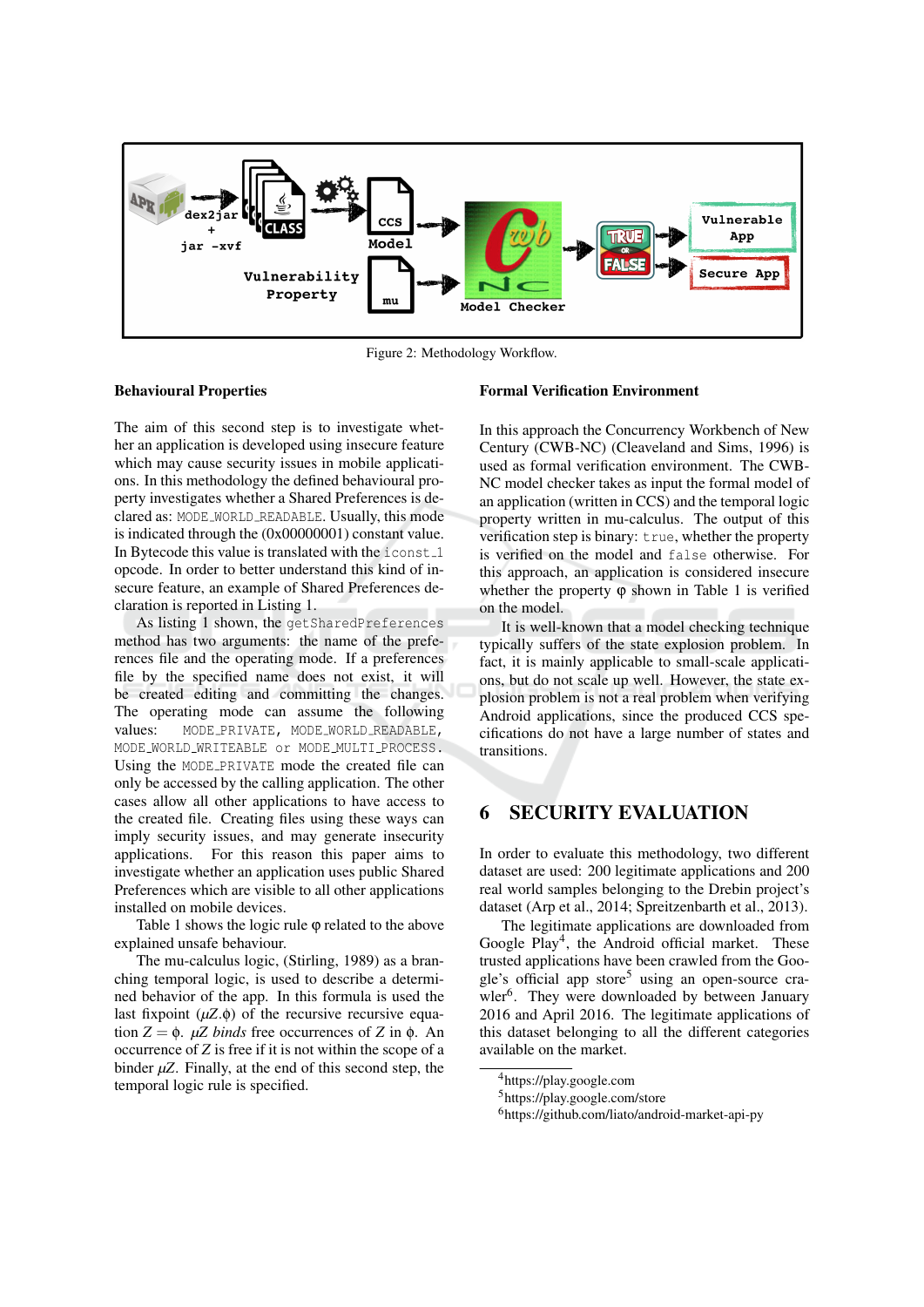## SharedPreferences getSharedPreferences (String name, int mode)

Listing 1: Example of SharedPreferences declaration.

Table 1: An example of logic rule.

 $\mu X = \langle iconst. 1 \rangle$   $\langle i n v \delta k get Shared Preferences \rangle$   $\tau t \vee \langle -i const. 1, i n v \delta k get Shared Preferences \rangle X$  $\omega$ 

The malware dataset is a very well known collection of malware which includes the most diffused Android: in the evaluation we consider four different families with 50 samples for each one of them. The analyzed families are the following: FakeInstaller, GinMaster, Opfake and Plankton.

Table 2 shows the results achieved during the investigation related to the legitimate applications. Table 2 is organized as follow: considering the  $\varphi$  formula, # Secure Apps is the number of apps resulting false to the formula;  $#$  Insecure Apps is the number of apps resulting true to the formula. The last column is the number of total applications analyzed in this preliminary work.

As the table shown, 17 applications are classified as insecure. In fact, these applications declare Shared Preferences with a public visibility. Creating world-readable files is very dangerous and 17 applications belonging to this dataset have done it.

Table 2: Security Evaluation on Legitimate Applications.

| Family     | # Secure Apps     | # Insecure Apps  | # Legitimate |
|------------|-------------------|------------------|--------------|
|            | $\varphi = FALSE$ | $\varphi = TRUE$ | Apps         |
| Legitimate | 183               |                  | 200          |

Conversely, Table 3 shows the results achieved during the investigation related to the malware samples. Table 3 is organized as follow: each row shows the results achieved by each family evaluating the  $\varphi$  formula. As stated before, this methodology considers as Secure Apps the samples resulting false to the formula  $\varphi$  and classifies as **Insecure Apps** the samples resulting true to the formula φ. The last column shows the number of samples belonging to each family involved in this evaluation. As the table shown, 47 malware samples are classified as insecure, this means that 47 malware samples have defined Shared Preferences with a public visibility. The results also highlight that only the samples belonging to Opfake and Plankton families expose this kind of vulnerability.

Another result is related to the comparison between legitimate and malware applications. In particular, the tables 2 and 3 show that the number of malware samples affected by Shared Preferences vulnerability (47) is greater than the number of legitimate applications (17). This preliminary result seems to indicate that legitimate applications are less vulnerable if compared with the malware samples, since Shared Preferences with a public visibility are most commonly used by malware samples.

Table 3: Security Evaluation on Malware Samples

| Family        | # Secure Apps  | # Insecure Apps | # Malware |
|---------------|----------------|-----------------|-----------|
|               | $\Phi = FALSE$ | $\Phi = TRUE$   |           |
| FakeInstaller | 50             | 0               | 50        |
| GinMaster     | 50             | 0               | 50        |
| Opfake        | 22             | 28              | 50        |
| Plankton      | 31             | 19              | 50        |
| <b>Total</b>  | 153            |                 | 200       |

# **DISCUSSION AND FUTURE EXTENSIONS**

The evaluation of the proposed method consider a reduced number of legitimate and malware applications. Thus, the first improvement is related to the evaluation of an extended dataset. For example, as future work a grater number of samples have to be considered in the evaluation, including also other malware families.

Another limitation of this work is related to its ability to handle only Shared Preference vulnerability. Other kinds of vulnerability can be detected in the future, e.g. intent based ICC communications. Usually, Intents are the most common components used to inter-app communication. For example, a future work can investigate whether an intent is vulnerable, with particular attention on the implicit intent.

Furthermore, it is also interesting to investigate whether these kinds of vulnerability generate collusion attacks. For example, for the Shared Preferences vulnerability, a combiner can be built. This combiner aim to link two applications, the first application that is able to put something in a Shared Preferences and the second one able to get to the resource. Afterwards, some logic formulae can be used in order to verify if information flow has occurred.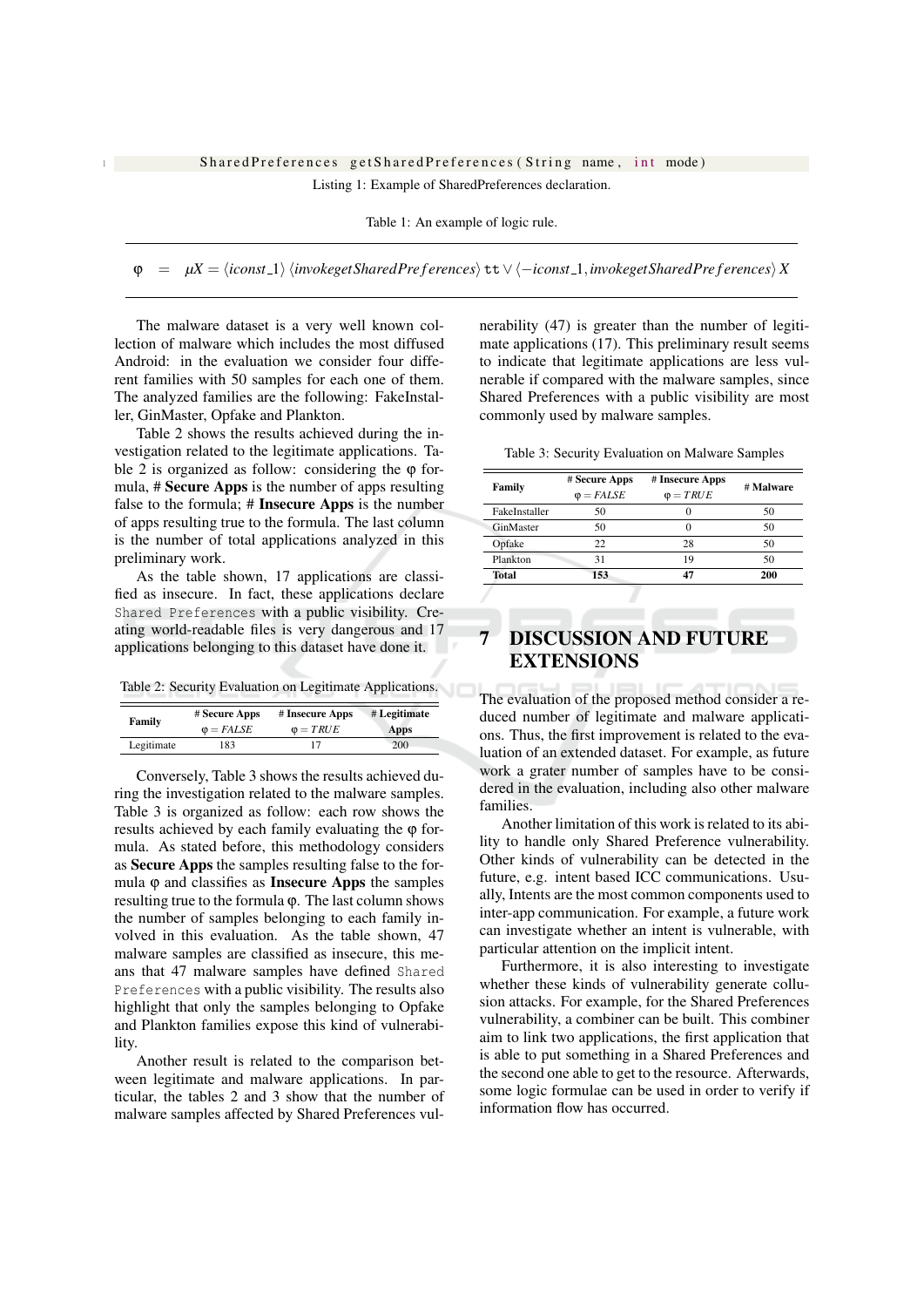#### 8 **CONCLUSIONS**

Android is the most widespread mobile operating system. Malware writers threaten it using new types of attacks. One of the last new threats is the collusion attack. During this kind of attack the malicious behaviour is performed through multiple applications: two or more applications collaborate in order to accomplish malicious aims. In collusion attacks the applications intentionally put in view some private data. This paper aims to investigate whether legitimate and malware applications show public user data. This is a kind of vulnerability detected by the methodology designed in this work using a dataset composed by 200 legitimate applications downloaded from the Android official store and 200 malware samples belonging to the Drebin dataset. The results show that some legitimate applications intentionally expose public data. Instead, Opfake and Plankton malware samples largely expose the public Shared Preferences vulnerability.

# **ACKNOWLEDGEMENTS**

**SCIENCE AND** 

This work has been partially supported by H2020 EU-funded projects NeCS and C3ISP and EIT-Digital Project HII.

# **REFERENCES**

- Anastasi, G., Bartoli, A., De Francesco, N., and Santone, A. (2001). Efficient verification of a multicast protocol for mobile computing. Computer Journal, 44(1):21-30. cited By 12.
- Arp, D., Spreitzenbarth, M., Huebner, M., Gascon, H., and Rieck, K. (2014). Drebin: Efficient and explainable detection of android malware in your pocket. In Proceedings of 21th Annual Network and Distributed System Security Symposium (NDSS).
- Asavoae, I. M., Blasco, J., Chen, T. M., Kalutarage, H. K., Muttik, I., Nguyen, H. N., Roggenbach, M., and Shaikh, S. A. (2016). Towards automated android app collusion detection. arXiv preprint arXiv:1603.02308.
- Bagheri, H., Sadeghi, A., Garcia, J., and Malek, S. (2015). Covert: Compositional analysis of android inter-app permission leakage. IEEE Transactions on Software Engineering, 41:866-886.
- Battista, P., Mercaldo, F., Nardone, V., Santone, A., and Visaggio, C. A. (2016). Identification of android malware families with model checking. In Proceedings of the 2nd International Conference on Information Systems Security and Privacy - Volume 1: ICISSP, pages 542-547.
- Bhandari, S., Herbreteau, F., Laxmi, V., Zemmari, A., Roop, P. S., and Gaur, M. S. (2017). Poster: Detecting inter-app information leakage paths. In Proceedings of the 2017 ACM on Asia Conference on Computer and Communications Security, pages 908-910. ACM.
- Bruns, G. (1997). Distributed Systems Analysis with CCS. Prentice-Hall.
- Cleaveland, R. and Sims, S. (1996). The ncsu concurrency workbench. In CAV. Springer.
- De Francesco, N., Santone, A., and Tesei, L. (2003). Abstract interpretation and model checking for checking secure information flow in concurrent systems. Fundamenta Informaticae, 54(2-3):195-211. cited By 12.
- De Ruvo, G., Nardone, V., Santone, A., Ceccarelli, M., and Cerulo, L. (2015). Infer gene regulatory networks from time series data with probabilistic model checking. pages 26–32. cited By 7.
- Enck, W., Gilbert, P., Han, S., Tendulkar, V., Chun, B.-G., Cox, L. P., Jung, J., McDaniel, P., and Sheth, A. N. (2014). Taintdroid: an information-flow tracking system for realtime privacy monitoring on smartphones. ACM Transactions on Computer Systems (TOCS),  $32(2):5.$
- Filiol, E. i irolla, p.(2015).(in) security of mobile banking... and of other mobile apps\*.
- Li, L., Bartel, A., Bissyandé, T. F., Klein, J., and Le Traon, Y. (2015a). Apkcombiner: Combining multiple android apps to support inter-app analysis. In IFIP International Information Security Conference, pages 513-527. Springer.
- Li, L., Bartel, A., Bissyandé, T. F., Klein, J., Le Traon, Y., Arzt, S., Rasthofer, S., Bodden, E., Octeau, D., and McDaniel, P. (2015b). Iccta: Detecting inter-HNOl component privacy leaks in android apps. In Proceedings of the 37th International Conference on Software Engineering - Volume 1, ICSE<sup>5</sup>15, pages 280-291, Piscataway, NJ, USA. IEEE Press.
	- Li, L., Bartel, A., Klein, J., and Le Traon, Y. (2014). Automatically exploiting potential component leaks in android applications. In 2014 IEEE 13th International Conference on Trust, Security and Privacy in Computing and Communications, pages 388-397. IEEE.
	- Liu, F., Cai, H., Wang, G., Yao, D. D., Elish, K. O., and Ryder, B. G. (2017). Mr-droid: A scalable and prioritized analysis of inter-app communication risks. Proc. of MoST.
	- Mercaldo, F., Nardone, V., Santone, A., and Visaggio, C. A. (2016). Download malware? no. thanks: How formal methods can block update attacks. In Proceedings of the 4th FME Workshop on Formal Methods in Software Engineering, FormaliSE '16, pages 22-28, New York, NY, USA, ACM.
	- Milner, R. (1989). Communication and concurrency. PHI Series in computer science. Prentice Hall.
	- Santone, A. (2011). Clone detection through process algebras and java bytecode. pages 73-74. cited By 10.
	- Spreitzenbarth, M., Echtler, F., Schreck, T., Freling, F. C., and Hoffmann, J. (2013). Mobilesandbox: Looking deeper into android applications. In 28th International ACM Symposium on Applied Computing (SAC).